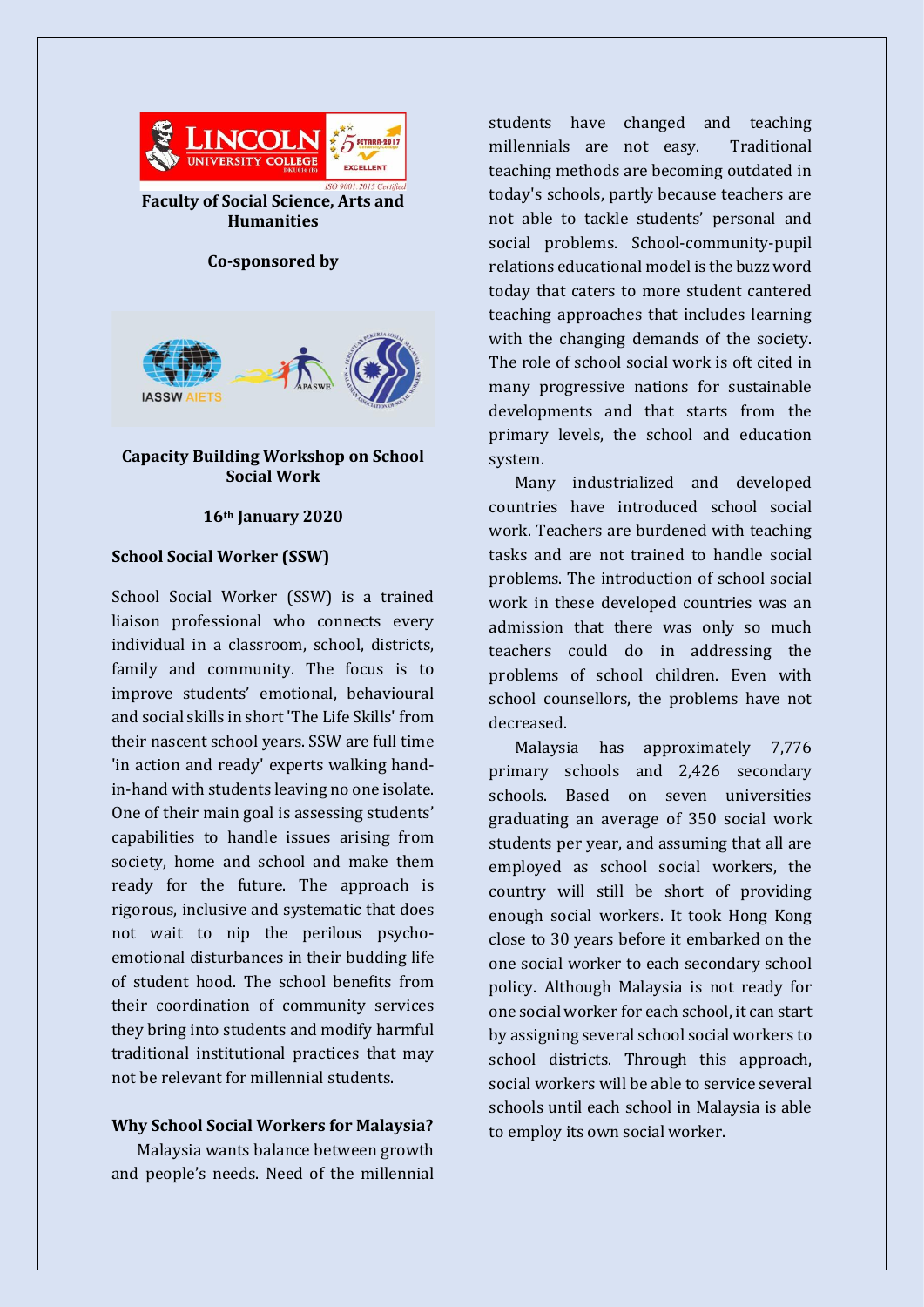### **Objectives**

This workshop will provide Malaysia's stakeholders significant insights from international social work educators/researchers who stand at the forefront of international social work education.

- Sharing experiences of obstacles and challenges faced
- The process of achieving the establishment of school social work
- Address how does social work educators and practitioners cope with current needs
- Define the role of SSWs to engage families and communities with schools.
- Design guidelines to build school capacity to use SSW to create safe and supportive school environment

### **International Panelists**

- 1. Prof. Tan Ngoh Tiong, Representing Asia
- 2. Prof. Ute Straub, Representing Europe
- 3. Dr. Annaline Keet, Representing Africa
- 4. Dr. Rita Meono Molina, Representing Latin America – Costa Rica
- 5. Dr. Kathy Hogarth, Representing Caribbean Islands/North America
- 6. Ms. Melissa Ngiam, Representing Malaysia.

## **Agenda**

9.00 a.m. to 9.20 a.m. - Registration  $\&$ **Breakfast** 

9.20 a.m. to 9.25 a.m. – Invocation and Welcome Speech – Prof. Dr. Zulkarnain Hatta 9.25 a.m. 9.30 a.m. – Opening Remarks – Dr. Annamaria Campini, President of IASSW Dr. Amiya Bhaumik, Director-Research and Publications, Lincoln University College, Malaysia.

# **Panel Discussions Moderator: Prof. Dr. In Young Han**

9.40 am to 10.00 am – Talk by Prof. Tan Ngoh Tiong 10.00 a.m. to 10.20 a.m. - Talk by Prof. Ute Straub

10.20 a.m. to 10.40 a.m. - Talk by Dr. Annaline Keet

10.40 a.m. to 11.00 a.m. - Talk by Dr. Rita Meono Molina

11.00 a.m. to 11.20 a.m. - Talk by Dr. Kathy Hogarth

11:20 a.m.to 11:40 a.m. – Talk by Ms. Melissa Ngiam,

11:40 a.m. to 12:00 p.m. – Open dialogue with Participants/Panel discussions

12.00 p.m. to 12:20 p.m. - Concluding Remarks President MASW Dr. Mohd. Suhaimi Mohammed

12:25 p.m. to 1:30 p.m. – Lunch

## **Focus Group Discussion**

1:30 p.m. to 2:30 p.m. – Focus Group Discussion (MASW, NAJCCSWE, IASSW and selects)